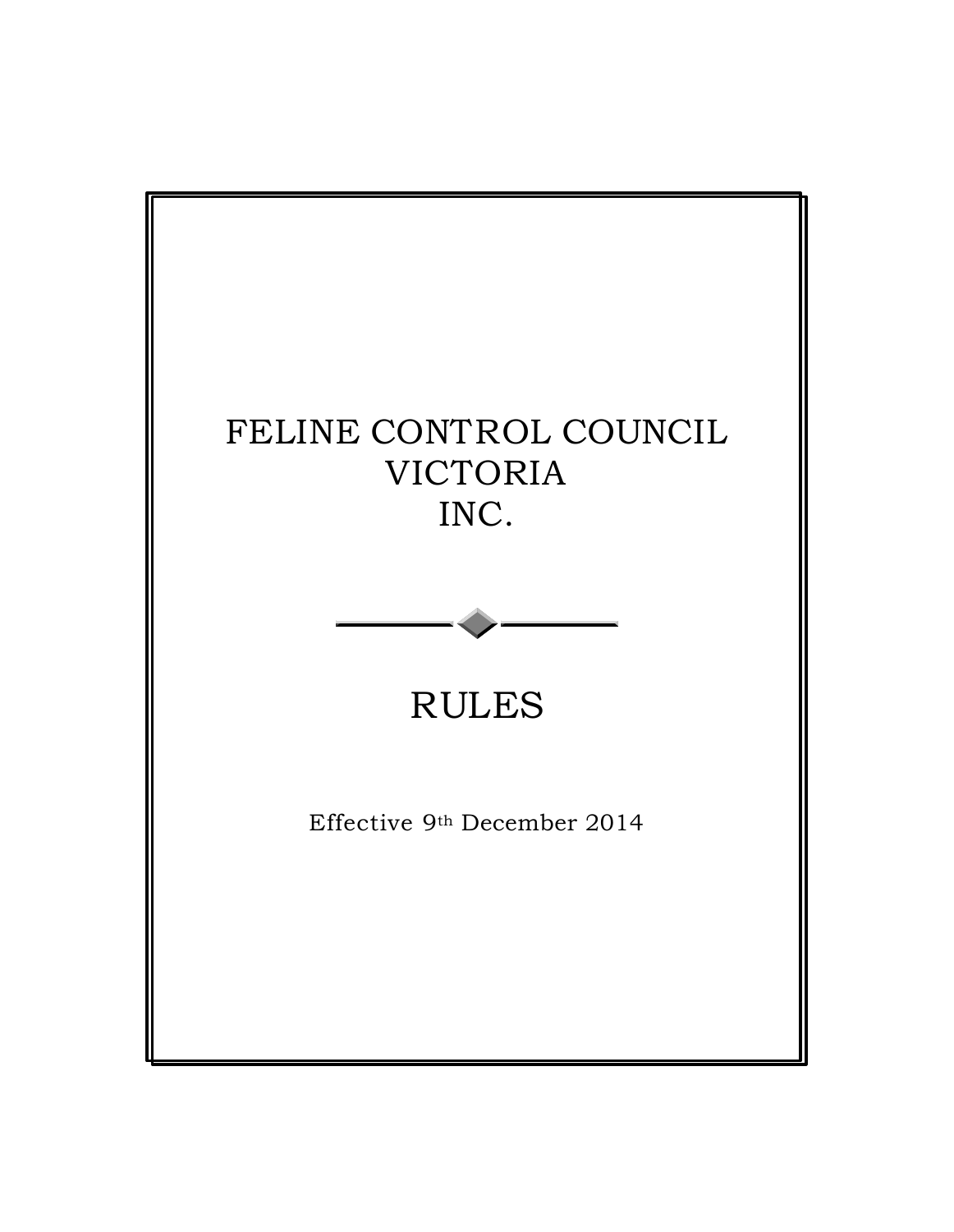| г<br>ľ<br>н |
|-------------|
|-------------|

 $<$ 

 $\overline{\phantom{a}}$ 

TABLE OF CONTENT

| 1. |                                                                                                                                                                                                                                                                                                                                                                                            |  |
|----|--------------------------------------------------------------------------------------------------------------------------------------------------------------------------------------------------------------------------------------------------------------------------------------------------------------------------------------------------------------------------------------------|--|
| 2. | $\label{thm:R} \textsc{INTERPRETATION} \textsc{} \textsc{} \textsc{} \textsc{} \textsc{} \textsc{} \textsc{} \textsc{} \textsc{} \textsc{} \textsc{} \textsc{} \textsc{} \textsc{} \textsc{} \textsc{} \textsc{} \textsc{} \textsc{} \textsc{} \textsc{} \textsc{} \textsc{} \textsc{} \textsc{} \textsc{} \textsc{} \textsc{} \textsc{} \textsc{} \textsc{} \textsc{} \textsc{} \textsc{$ |  |
| 3. |                                                                                                                                                                                                                                                                                                                                                                                            |  |
| 4. |                                                                                                                                                                                                                                                                                                                                                                                            |  |
| 5. |                                                                                                                                                                                                                                                                                                                                                                                            |  |
| 6. |                                                                                                                                                                                                                                                                                                                                                                                            |  |
| 7. |                                                                                                                                                                                                                                                                                                                                                                                            |  |
| 8. |                                                                                                                                                                                                                                                                                                                                                                                            |  |
| 9. |                                                                                                                                                                                                                                                                                                                                                                                            |  |
|    |                                                                                                                                                                                                                                                                                                                                                                                            |  |
|    |                                                                                                                                                                                                                                                                                                                                                                                            |  |
|    |                                                                                                                                                                                                                                                                                                                                                                                            |  |
|    |                                                                                                                                                                                                                                                                                                                                                                                            |  |
|    |                                                                                                                                                                                                                                                                                                                                                                                            |  |
|    |                                                                                                                                                                                                                                                                                                                                                                                            |  |
|    |                                                                                                                                                                                                                                                                                                                                                                                            |  |
|    |                                                                                                                                                                                                                                                                                                                                                                                            |  |
|    |                                                                                                                                                                                                                                                                                                                                                                                            |  |
|    |                                                                                                                                                                                                                                                                                                                                                                                            |  |
|    |                                                                                                                                                                                                                                                                                                                                                                                            |  |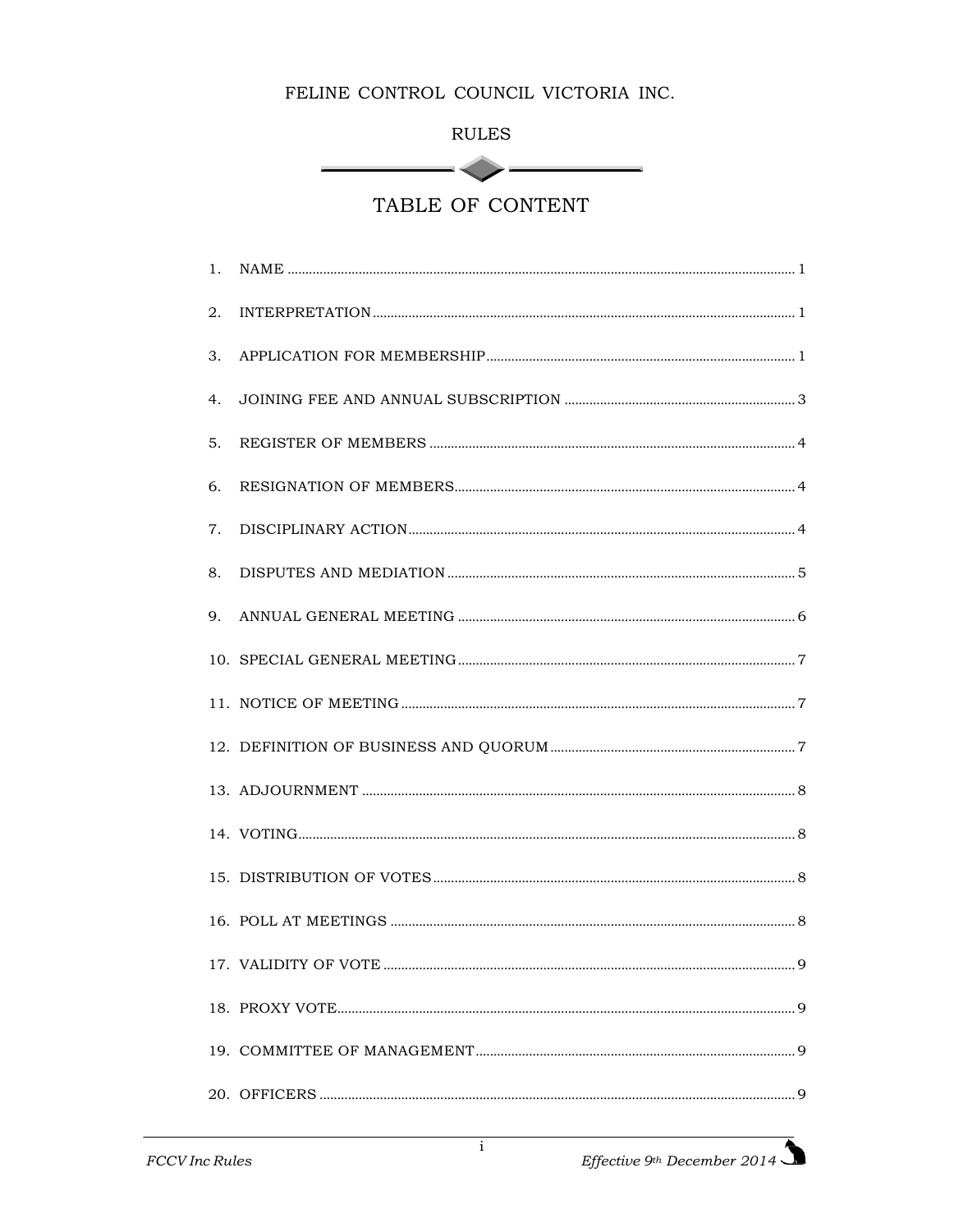**RULES** 

 $\sim$   $\sim$   $\sim$ 

<u> a shekara ta 1991</u>

TABLE OF CONTENT

| 27. ALTERATIONS OF RULES AND STATEMENT OF PURPOSE 14 |  |
|------------------------------------------------------|--|
|                                                      |  |
|                                                      |  |
|                                                      |  |
|                                                      |  |
|                                                      |  |
|                                                      |  |
|                                                      |  |
|                                                      |  |
|                                                      |  |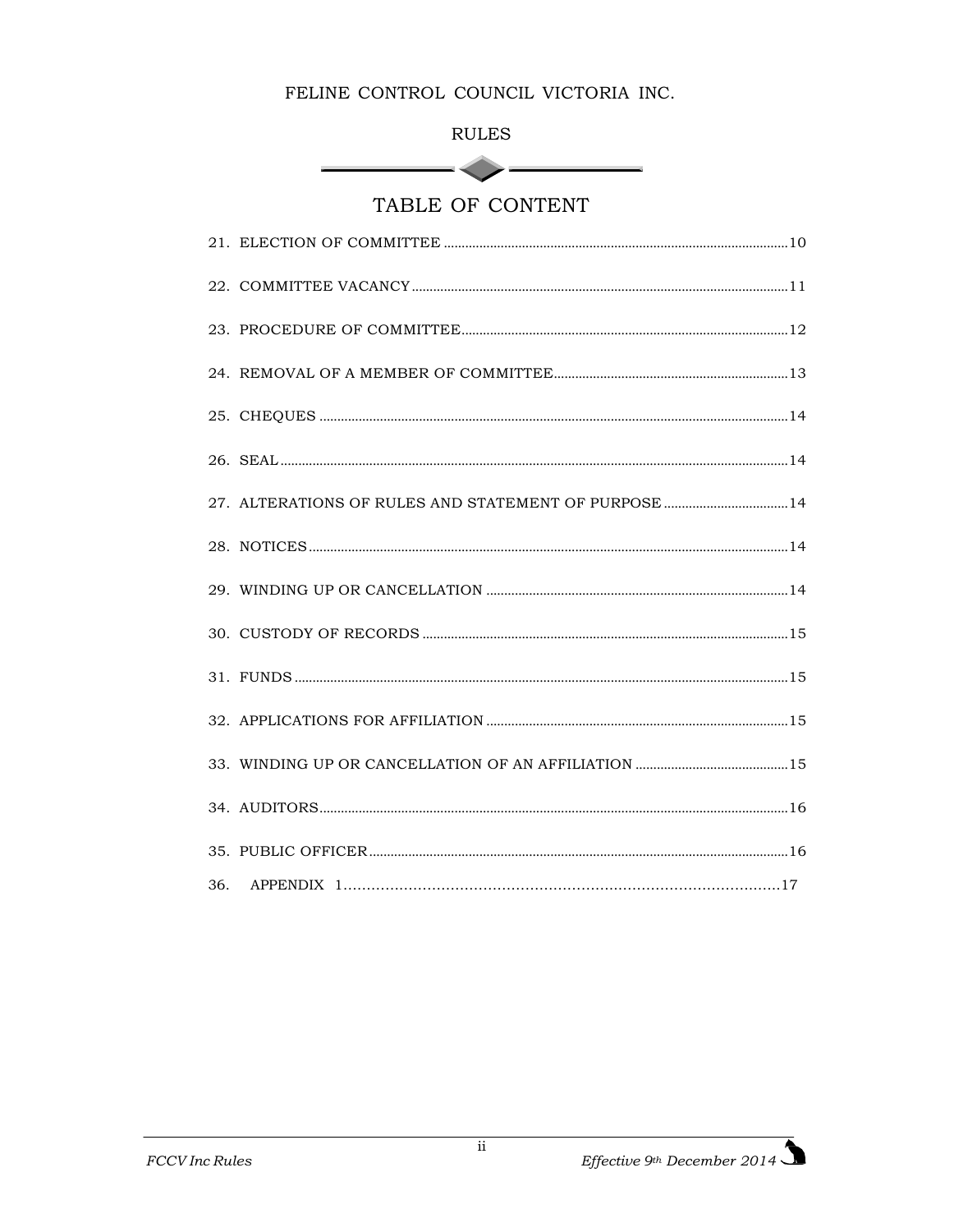

## 1. NAME

1.1 The name of the incorporated Association is Feline Control Council Victoria Inc. (in these rules called "the Association")

## 2. INTERPRETATION

2.1 In these rules, unless the contrary intention appears: "Committee" means the committee of management of the Association. "Financial Year" means the year ending the 30th June. "Special General Meeting" means a general meeting of members convened in accordance with Rule 11. "Member" means an ordinary member of the Association . "Ordinary member of the Committee" means a member of the Committee who is not an officer of the Association under rule 20. "The Act" means the Associations Incorporation Act 1981. "The Regulations" means regulations under the Act. "Provisional Non-member Group 4 Exhibitor – a person of at least 18 years of age who is not a member of the FCCV or any other feline registration authority within Victoria is eligible to exhibit a Probationary Companion (Group 4) Exhibit"

- 2.2 In these rules, a reference to the Secretary of an association is a reference:
	- 2.2.1 where a person holds office under these rules as Secretary of the association to that person and
	- 2.2.2 in any other case, to the public officer of the association.
- 2.3 In the Rules wherever the context allows:
	- 2.3.1 cat shall include kitten;
	- 2.3.2 masculine gender shall include the feminine;
	- 2.3.3 singular shall include the plural.
- 2.4 All valid Resolutions made by the F.C.C.V. Inc. Committee shall stay in force for a minimum period of twelve (12) months from the date of taking effect.
- 2.5 Words or expressions contained in these rules shall be interpreted in accordance with the provisions of the Interpretation of Legislation Act 1984 and the Act in force from time to time.

## 3. APPLICATION FOR MEMBERSHIP

- 3.1 A natural person or persons may apply for membership under the following categories:
	- Individual Dual (members of same family) Joint (partnership etc.) Junior (to 16 years of age) Pension Associate

and if the applicant/s is/are approved for membership as provided in these rules, become eligible to be a member of the Association on the payment of the joining fee and annual subscription payable under these rules.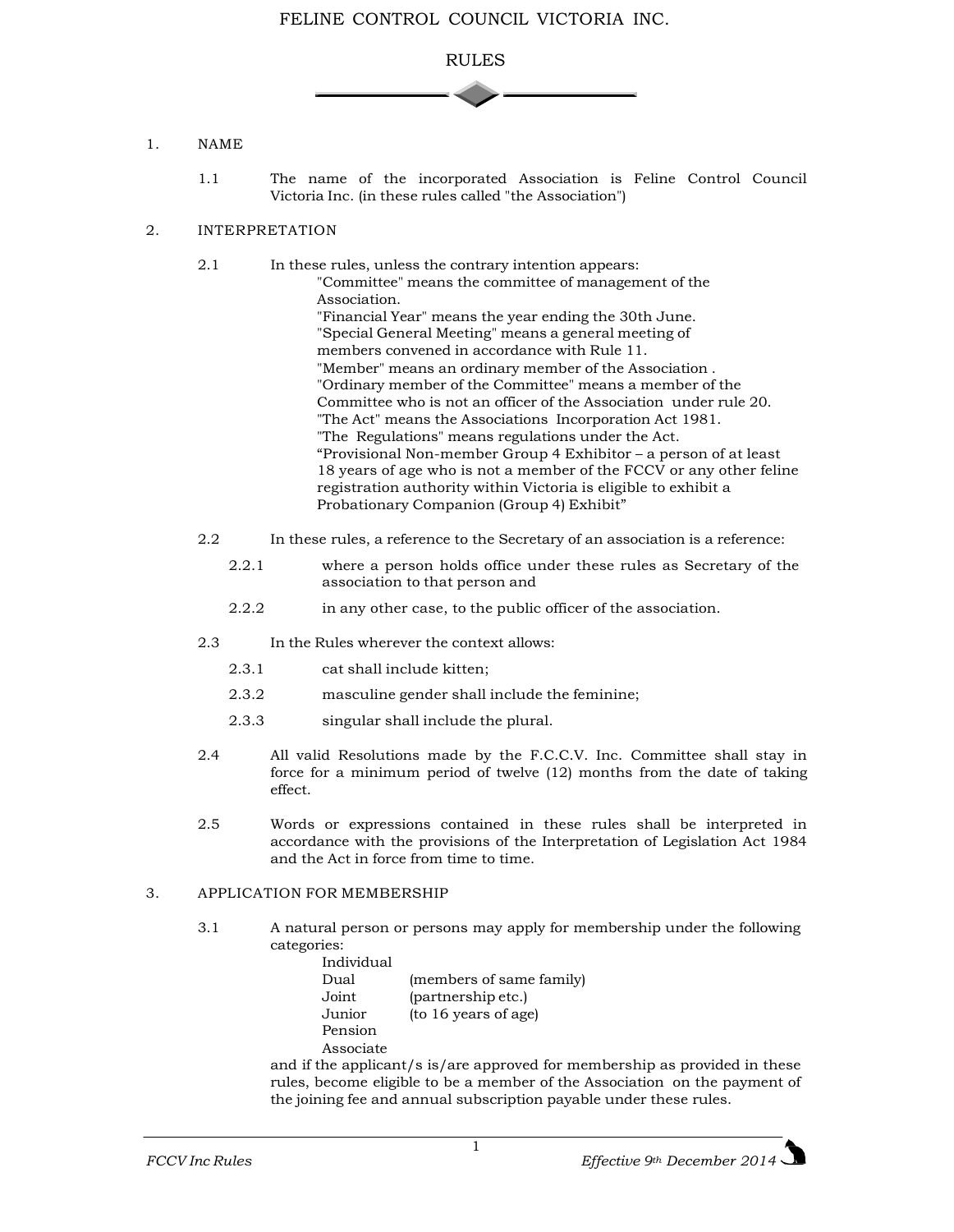

Members belonging to a dual or joint membership shall appoint a nominee for the implementation of the following rules.

- 3.2 Associate membership
	- 3.2.1 The Committee may admit as an associate member, a natural person who has attained the age of 16 years and does not reside at an address situated in the State of Victoria.
	- 3.2.2 An associate member;

| 3.2.2.1 | Shall not be entitled to vote at any meeting       |  |  |  |
|---------|----------------------------------------------------|--|--|--|
| 3.2.2.2 | Shall not be eligible for nomination to, or        |  |  |  |
|         | election as a member of the Committee and          |  |  |  |
|         | may not vote in any ballot in any election         |  |  |  |
| 3.2.2.3 | Shall not be entitled to register with the         |  |  |  |
|         | association any litters born under his prefix      |  |  |  |
|         | excepting where the associate member holds a       |  |  |  |
|         | joint prefix with a full member of the association |  |  |  |
| 3.2.2.4 | Shall not be entitled to compete for FCCV          |  |  |  |
|         | Members Cat of the Year awards                     |  |  |  |

- 3.2.3 Subject as aforesaid, an associate member for all purposes of the Rules and Regulations, shall be entitled to enjoy all of the rights and privileges of and shall be subject to all of the obligations imposed upon a member by the Rules and regulations.
- 3.2.4 An associate member shall pay the amount of the entrance fee and the amount of the annual associate subscription from time to time payable.
- 3.2.5 A member transferring to associate membership and vice versa shall not be required to pay the entrance fee.
- 3.3 An application for membership of the Association:-
	- 3.3.1 shall be on such form or in such manner as may be from time to time prescribed by the Committee; and
	- 3.3.2 shall be lodged, with the appropriate fee, with the Secretary of the Association .
- 3.4 As soon as is practicable after the receipt of the application, the Secretary shall refer the application to the Committee.
- 3.5 Upon an application being referred to the Committee the Committee shall determine whether to approve or reject the application and the Committee shall have the power to refuse an application for membership without assigning any reason.
- 3.6 Upon an application being approved by the Committee, the Secretary shall with as little delay as possible, notify the applicant in writing that is approved for membership of the Association and request payment within 28 days after receipt of the notification of the sum payable under these rules as the joining fee and annual subscription fee.
- 3.7 The Secretary shall upon payment of the amount referred to in sub-clause (3.5) within the period referred to in that sub-clause enter the applicant's name in the register of members and upon the name being so entered, the applicant becomes a member of the Association.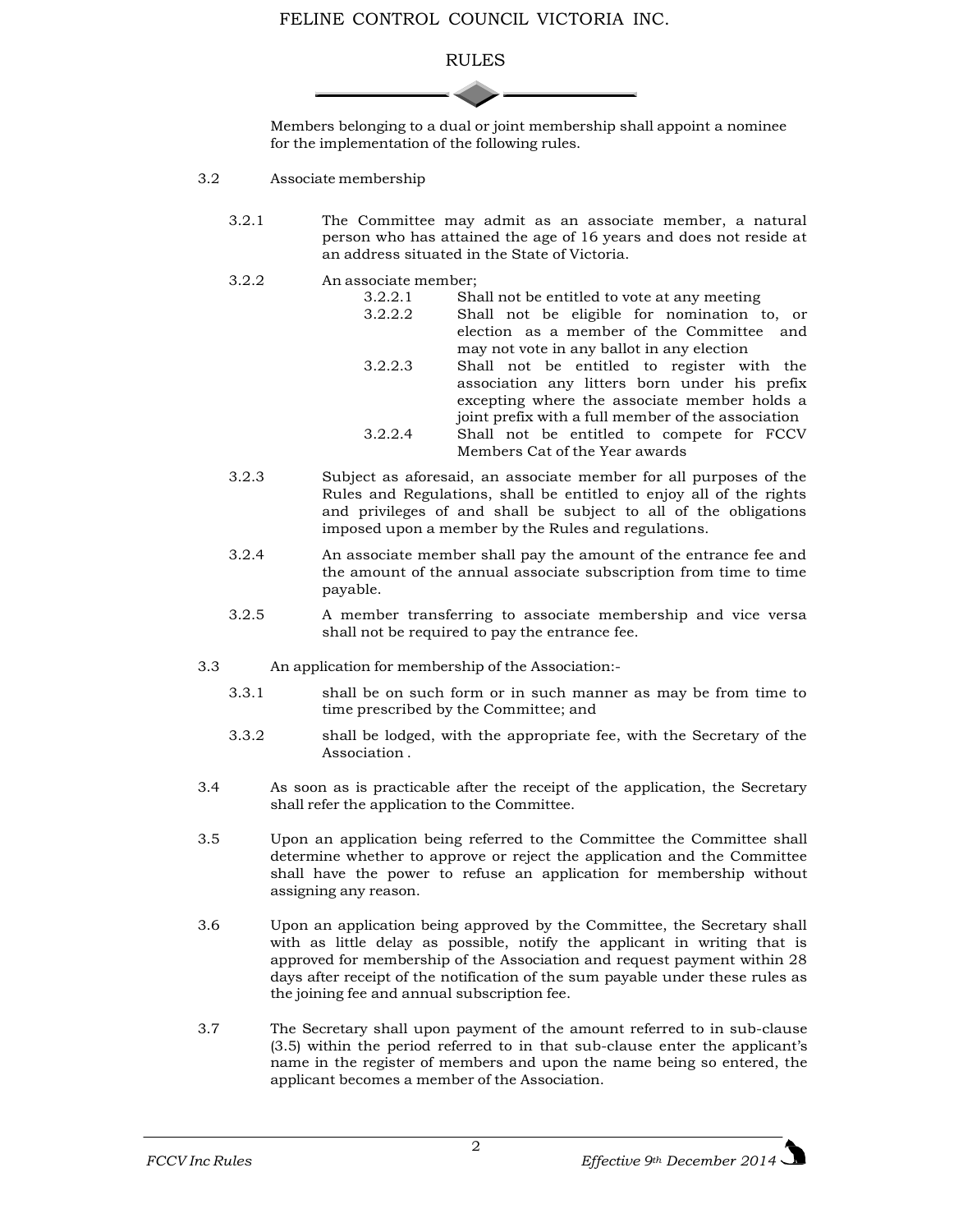## RULES

- 3.8 "No person who is a resident of Victoria may exhibit or register a cat with the association unless he is a financial member of the Association or a Provisional Non-member Group 4 Exhibitor."
- 3.9 No person who has membership or active participation in the affairs of a feline registration authority in Victoria other than the Association, shall be eligible for membership of any kind in the Association, in accordance with the declaration signed on the membership application form of the Association.
- 3.10 It shall be the responsibility of any person in question under sub-clause 3.8 to provide documentary evidence to verify their compliance with the membership requirements of the Association.
- 3.11 A right, privilege or obligation of a person by reason of his membership of the Association:
	- 3.11.1 is not capable of being transferred or transmitted to another person: and
	- 3.11.2 terminates upon the cessation of his membership whether by death, resignation or otherwise.
- 3.12 In the case of a person suspended or disqualified or otherwise ineligible to take part in shows or exhibitions held under the rules of the Association he shall cease to be a member for the term of such suspension, disqualification or ineligibility or for as long a period as the Committee may decide.
- 3.13 The Committee may grant life membership to any members of the Association who have rendered outstanding or special services.
- 3.14 Upon becoming a life member, of the Association , the member shall maintain all rights relevant to an ordinary member of the Association .

#### 4. JOINING FEE AND ANNUAL SUBSCRIPTION

- 4.1 The joining fee and annual subscription shall be such amounts as determined by the Committee from time to time.
- 4.2 All members subscriptions shall become due and payable prior to the annual general meeting of each year.
- 4.3 A fee of not less than 50% of the annual subscription shall be applied if the application is accepted between 1st January and 30th April.
- 4.4 A new member joining after April 30th shall be deemed financial until the end of the next financial year.
- 4.5 A member ceases to be a member when his annual subscription remains unpaid after 31st July.
- 4.6 A person who ceases to be a member by being unfinancial may be readmitted to membership on the payment of the annual subscription, providing the period of being unfinancial does not exceed six months. Any person who is still unfinancial after this period, may only be re-admitted on acceptance of a new application for membership.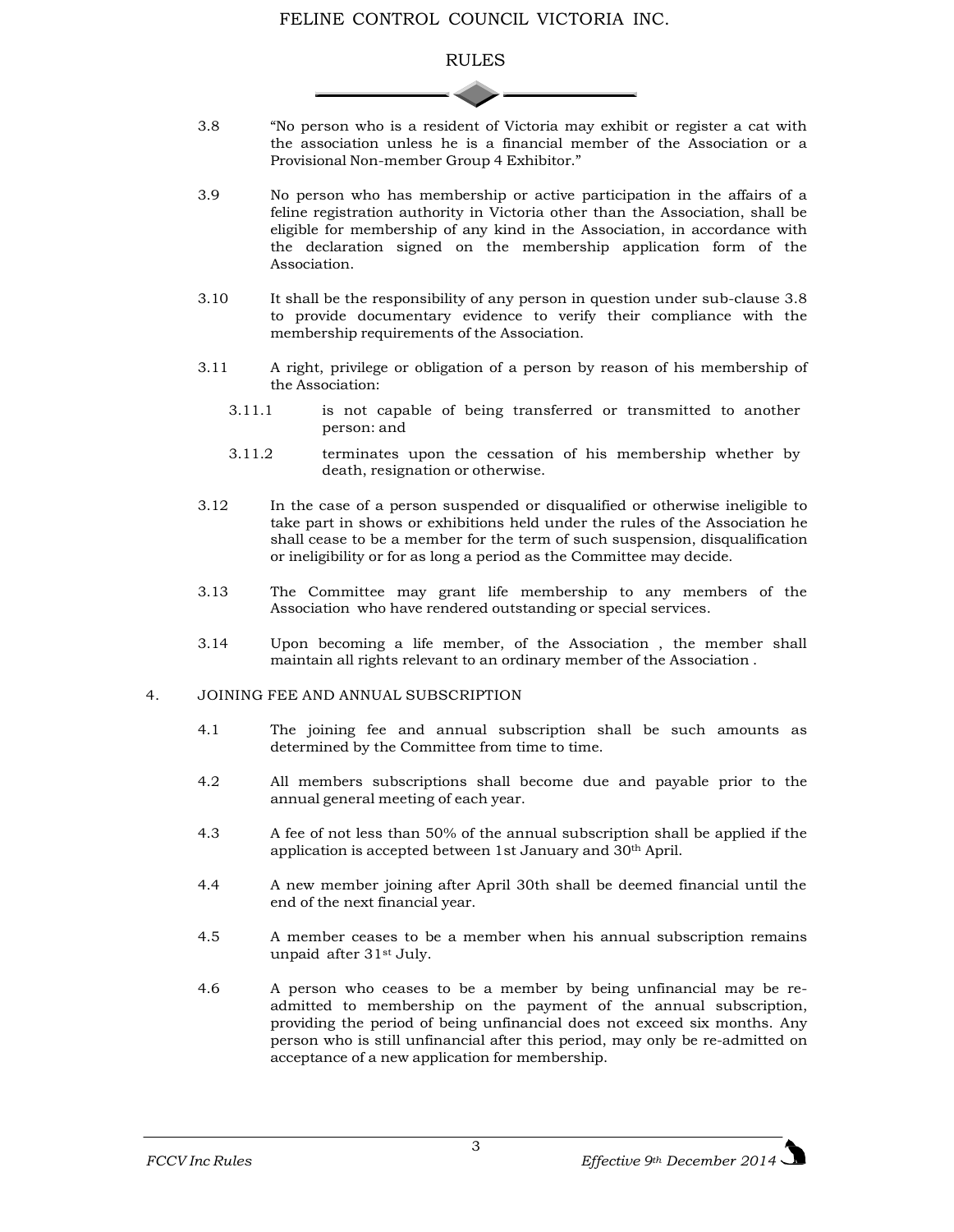

#### 5. REGISTER OF MEMBERS

5.1 The Secretary shall keep and maintain a register of members in which shall be entered full name, address and date of entry of the name of each member and the register shall be available for inspection and copying by members upon request at the address of public officer.

#### 6. RESIGNATION OF MEMBERS

- 6.1 A member of the Association who has paid all monies due and payable by him to the Association may resign from the Association by first giving one month's notice in writing to the Secretary of his intention to resign and upon the expiration of that period of notice, the member shall cease to be a member.
- 6.2 Upon expiration of a notice given under sub-clause 6.1 the Secretary shall make in the register of members an entry recording the date on which the member by whom the notice was given, ceased to be a member.

## 7. DISCIPLINARY ACTION

- 7.1 Subject to these rules, the Committee may by resolution:
	- 7.1.1 expel a member from the Association.
	- 7.1.2 suspend a member from membership of the Association for a specified period, or
	- 7.1.3 fine a member in accordance with the regulations, if the Committee is of the opinion that the member:
		- 7.1.3.1 has refused or neglected to comply with these rules; or
		- 7.1.3.2 has been guilty of conduct unbecoming a member or prejudicial to the interests of the Association .
- 7.2 A resolution of the Committee under the sub-clause 7.1:
	- 7.2.1 does not take effect unless the Committee at a meeting held not earlier than 14 and not later than 28 days after the service on the member of a notice under a sub-clause 7.3 confirms the resolution in accordance with this clause; and
	- 7.2.2 where the member exercises the right of appeal to the Association under this clause, does not take affect unless the Association confirms the resolution in accordance with this clause.
- 7.3 Where the Committee passes a resolution under sub-clause 7.1, the Secretary shall as soon as is practicable cause to be served on a member a notice in writing:
	- 7.3.1 setting out the resolution of the Committee and the grounds on which it is based;
	- 7.3.2 stating that the member may address the Committee at a meeting held no earlier than 14 and not later than 28 days after service of the notice;
	- 7.3.3 stating the date, place and time of that meeting;
	- 7.3.4 informing the member that he may do one or more of the following: 7.3.4.1 attend that meeting;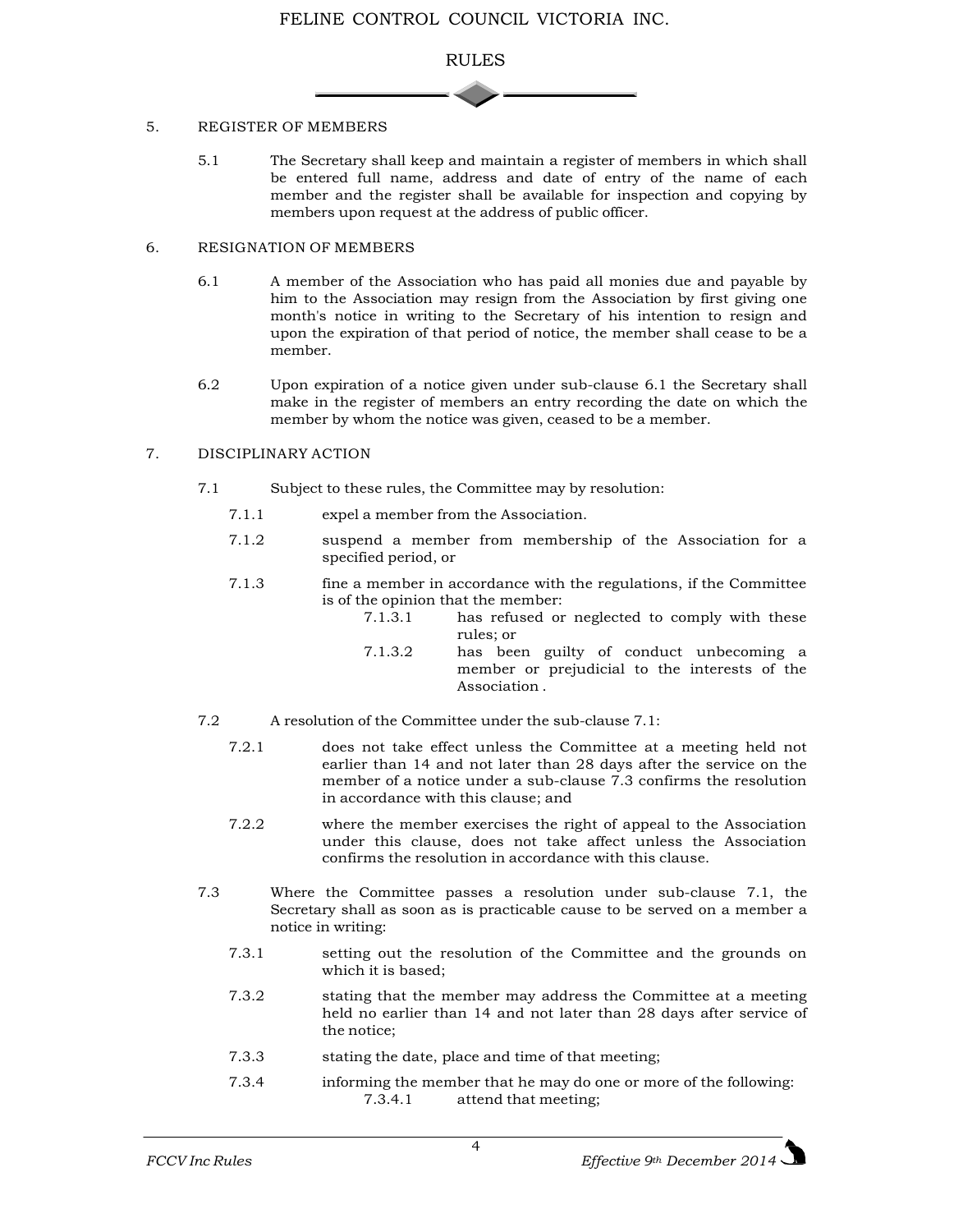## RULES **State**

| 7.3.4.2 | give to the Committee before the date of that<br>meeting a written statement seeking the                                                                                                                |  |
|---------|---------------------------------------------------------------------------------------------------------------------------------------------------------------------------------------------------------|--|
|         | revocation of the resolution; and                                                                                                                                                                       |  |
| 7.3.4.3 | not later than 24 hours before the date of the<br>meeting, lodge with the Secretary a notice to the<br>effect that he wishes to appeal to the Association<br>in general meeting against the resolution. |  |

- 7.4 At a meeting of the Committee held in accordance with sub-clause 7.2 the committee:
	- 7.4.1 shall give to the member an opportunity to be heard;
	- 7.4.2 shall give due consideration to any written statement submitted by the member; and
	- 7.4.3 shall by resolution determine whether to confirm or revoke the resolution.
- 7.5 Where the Secretary receives a notice of appeal under sub-clause 7.3 he shall notify the Committee and the Committee shall convene a general meeting of the Association to be held within 21 days after the date on which the Secretary received the notice.
- 7.6 At a general meeting of the Association convened under sub-clause 7.5:
	- 7.6.1 no business other than the question of the appeal shall be transacted
	- 7.6.2 the Committee may place before the meeting details of the grounds for the resolution and the reasons for the passing of the resolution
	- 7.6.3 the members shall be given an opportunity to be heard; and
	- 7.6.4 the members present may vote by secret ballot on the question whether the resolution be confirmed or revoked.
- 7.7 If at a general meeting:
	- 7.7.1 two-thirds of the members vote in person in favour of the confirmation of the resolution, the resolution is confirmed; and
	- 7.7.2 in any other case the resolution is revoked.

## 8. DISPUTES AND MEDIATION

- 8.1 The grievance procedure set out in this rule applies to disputes under these Rules between-
	- (a) a member and another member; or
	- (b) a member and the Association.
- 8.2 The parties to the dispute must meet and discuss the matter in dispute, and, if possible, resolve the dispute within 14 days after the dispute comes to the attention of all of the parties.
- 8.3 If the parties are unable to resolve the dispute at the meeting, or if a party fails to attend that meeting, then the parties must, within 10 days, hold a meeting in the presence of a mediator.
- 8.4 The mediator must be-
	- (a) a person chosen by agreement between the parties; or
	- (b) in the absence of agreement-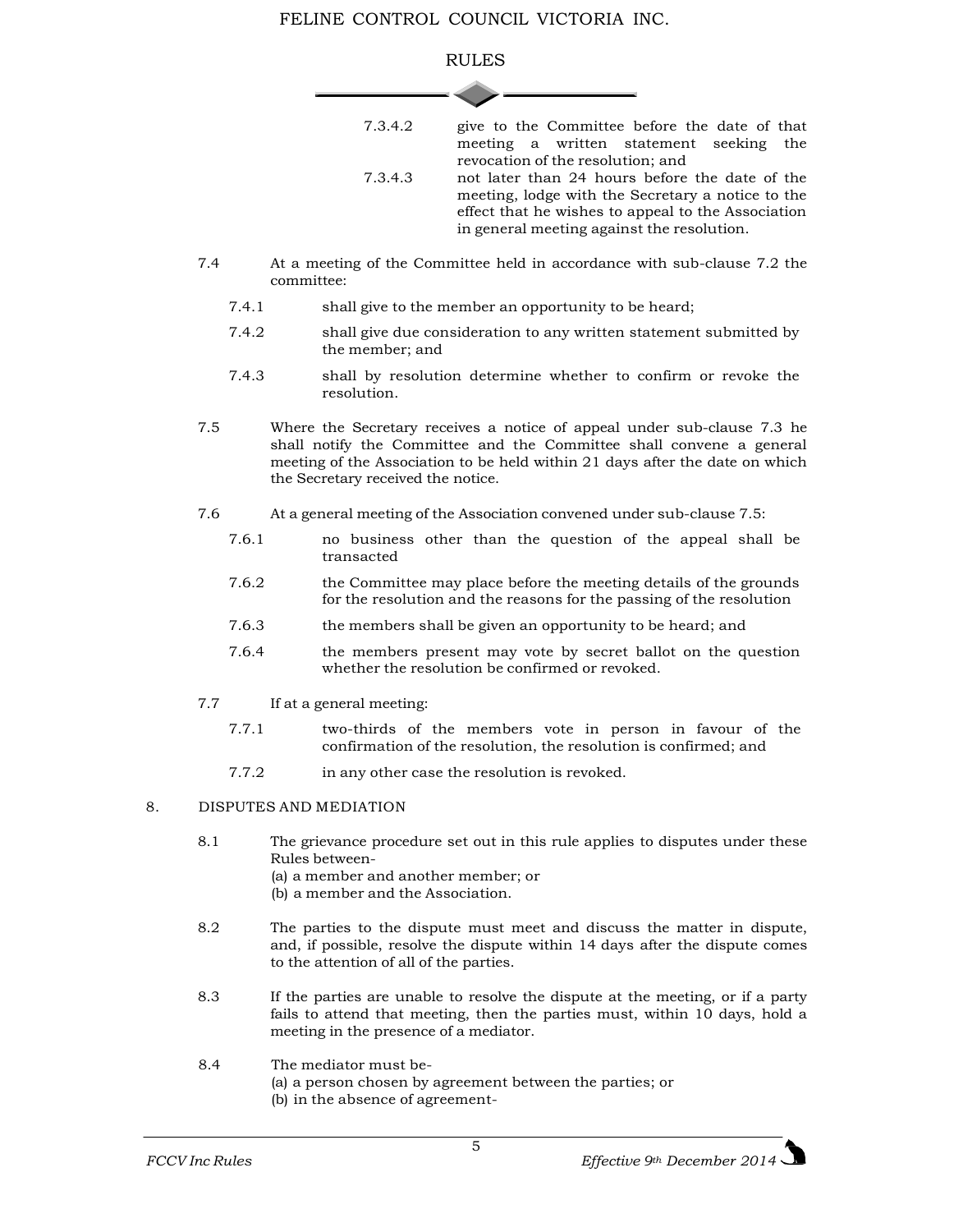## RULES

(i) in the case of a dispute between a member and another member, a person appointed by the committee of the Association; or (ii) in the case of a dispute between a member and the Association, a person who is a mediator appointed or employed by the Dispute Settlement Centre of Victoria (Department of Justice).

- 8.5 A member of the Association can be a mediator.
- 8.6 The mediator cannot be a member who is a party to the dispute.
- 8.7 The parties to the dispute must, in good faith, attempt to settle the dispute by mediation.
- 8.8 The mediator, in conducting the mediation, must-- (a) give the parties to the mediation process every opportunity to be heard; and (b) allow due consideration by all parties of any written statement submitted by any party; and (c) ensure that natural justice is accorded to the parties to the dispute throughout the mediation process.
- 8.9 The mediator must not determine the dispute.
- 8.10 If the mediation process does not result in the dispute being resolved, the parties may seek to resolve the dispute in accordance with the Act or otherwise at law."

#### 9. ANNUAL GENERAL MEETING

- 9.1 The Association shall convene an annual general meeting of its members each year at a time determined by the Committee but no later than 4 months from the end of the financial year.
- 9.2 Subject To sub-clause 9.1, the annual general meeting shall be held on such a day as the Committee determines.
- 9.3 The annual general meeting shall be notified as via the FCCV official weblist and/or mailed hard copy.
- 9.4 The ordinary business of the annual general meeting shall be:
	- 9.4.1 to confirm the minutes of the last preceding annual general meeting and of any general meeting held since that meeting
	- 9.4.2 to receive from the Committee reports upon the transactions of the Association during the last preceding financial year
	- 9.4.3 to determine the results of the appointment of the officers of the Association and the ordinary members of the Committee; and
	- 9.4.4 to receive and consider the statement submitted by the Association in accordance with section 30(3) of the Act.
- 9.5 The annual general meeting may transact special business of which notice is given in accordance with these rules.
- 9.6 The annual general meeting shall be in addition to any other meetings that may be held in the same year.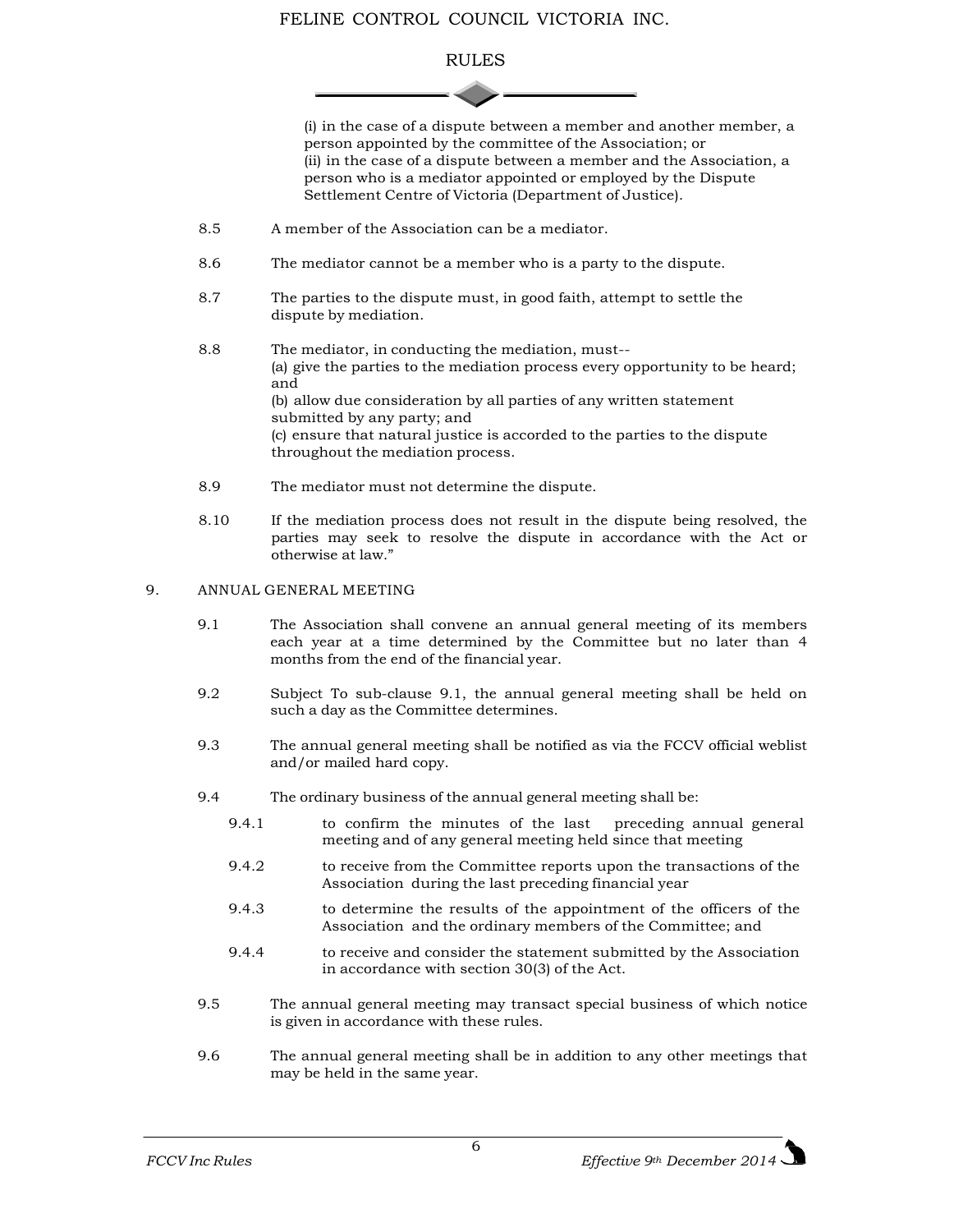

#### 10. SPECIAL GENERAL MEETING

- 10.1 All general meetings other than the annual general meeting shall be called special general meetings.
- 10.2 The Committee may whenever it thinks fit, convene a special general meeting of the Association and where, but for this sub-clause, more than fifteen months would elapse between annual general meetings, shall convene a special general meeting before the expiration of that period.
- 10.3 The Committee shall on requisition in writing of members representing not less than 5% of the total number of members convene a special general meeting of the Association.
- 10.4 The requisition for a special general meeting shall state the objects of the meeting and shall be signed by the members making the requisition and be sent to the Secretary and may consist of several documents in a like form, each signed by one or more of the members making the requisition.
- 10.5 If the Committee does not cause a special general meeting to be held within one month after the date on which the requisition is sent to the address of the Secretary, the members making the requisition or any of them, may convene a special general meeting to be held not later than three months after that date.
- 10.6 A special general meeting convened by members in pursuance of these rules shall be convened in the same manner as nearly as possible as that in which those meetings are convened by the Committee and all reasonable expenses incurred in convening the meeting shall be refunded by the Association to the persons incurring the expense.

#### 11. NOTICE OF MEETING

- 11.1 The Secretary of the Association shall, at least 14 days before the date fixed for holding a general meeting of the Association, cause to be sent to each member of the Association at his address appearing in the register of members a notice by pre-paid post stating the place, date, time of the meeting and the nature of the business to be transacted at the meeting.
	- 11.1.1 The Secretary shall make available a report of proceedings and an audited balance sheet and statement of receipts and expenditure for the past financial year.
- 11.2 No business other than that set out in the notice convening the meeting shall be transacted at the meeting.
- 11.3 A member desiring to bring any business before a meeting may give notice of that business in writing to the Secretary who shall include that business in the notice calling the next special general meeting after the receipt of the notice. Notice of business for discussion at the annual general meeting must be lodged with the Secretary on or before the first day of August preceding.

#### 12. DEFINITION OF BUSINESS AND QUORUM

12.1 All business that is transacted at a special general meeting and all business that is transacted at the annual general meeting with the exception of that specifically referred to in these rules as being the ordinary business of the annual general meeting shall be deemed to be special business.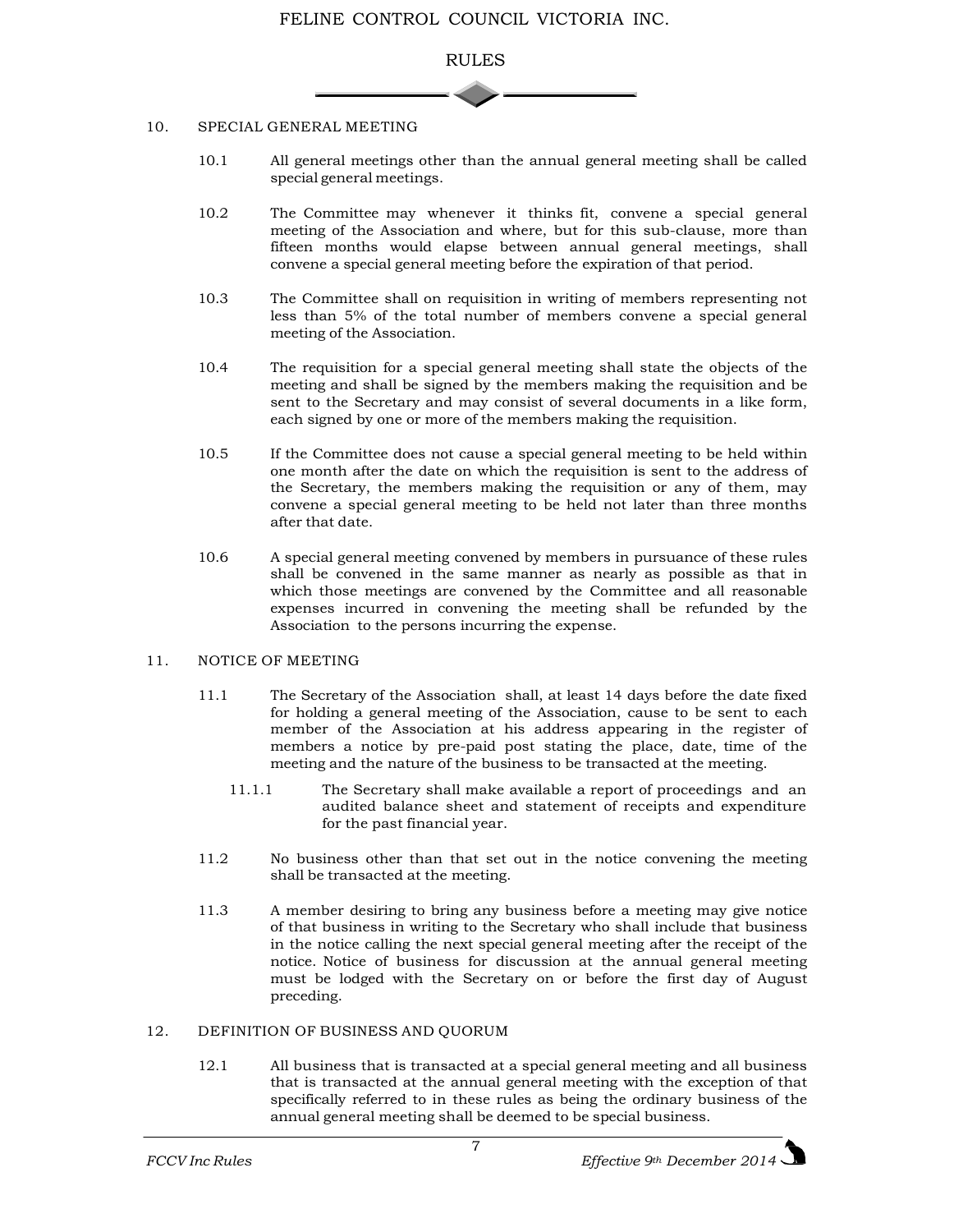

- 12.2 No item of business shall be transacted at a general meeting unless a quorum of members entitled under these rules to vote is present during the time when the meeting is considering that item.
- 12.3 Five members personally present (being members entitled under these rules to vote at a general meeting) constitute a quorum for the transaction of the business at a general meeting.
- 12.4 If within half an hour after the appointed time for the commencement of a general meeting, a quorum is not present, the meeting if convened upon the requisition of members shall be dissolved and in any other case shall stand adjourned to the same day in the next week at the same time and (unless another place is specified by the Chairperson at the time of the adjournment or by written notice to members given before the day to which the meeting is adjourned) at the same place and if at the adjourned meeting the quorum is not present within half an hour after the appointed time for the commencement of the meeting the members present (being not less than three) shall be a quorum.

#### 13. ADJOURNMENT

- 13.1 The Chairperson of a general meeting at which a quorum is present may, with the consent of the meeting, adjourn the meeting from time to time and place to place, but no business shall be transacted at an adjourned meeting other than the business left unfinished at the meeting at which the adjournment took place.
- 13.2 Where a meeting is adjourned for 14 days or more, a like notice of the adjourned meeting shall be given as in the case of a general meeting as provided in sub-clause 11.1.
- 13.3 Except as provided in sub-clause 12.1 and 12.2 it is not necessary to give notice of an adjournment or of the business to be transacted at an adjourned meeting.
- 14. VOTING

A question arising at a general meeting of the Association shall be determined on a show of hands and unless, before or on the declaration of the show of hands a poll is demanded, a declaration by the Chairperson that a resolution has on a show of hands been carried, or carried unanimously, or carried by a particular majority or lost and an entry to that effect in the Minute Book of the Association is evidence of the fact, without proof of the number of proportion of the votes recorded in favour of, or against, that resolution.

## 15. DISTRIBUTION OF VOTES

- 15.1 Upon any question arising at a special general meeting of the Association a member has one vote only.
- 15.2 All votes shall be given personally or by proxy.
- 15.3 In the case of an equality of voting on a question, the Chairperson of the meeting is entitled to exercise a second or casting vote.

#### 16. POLL AT MEETINGS

16.1 If at a meeting a poll on any question is demanded by not less than three members, it shall be taken at that meeting in such manner as the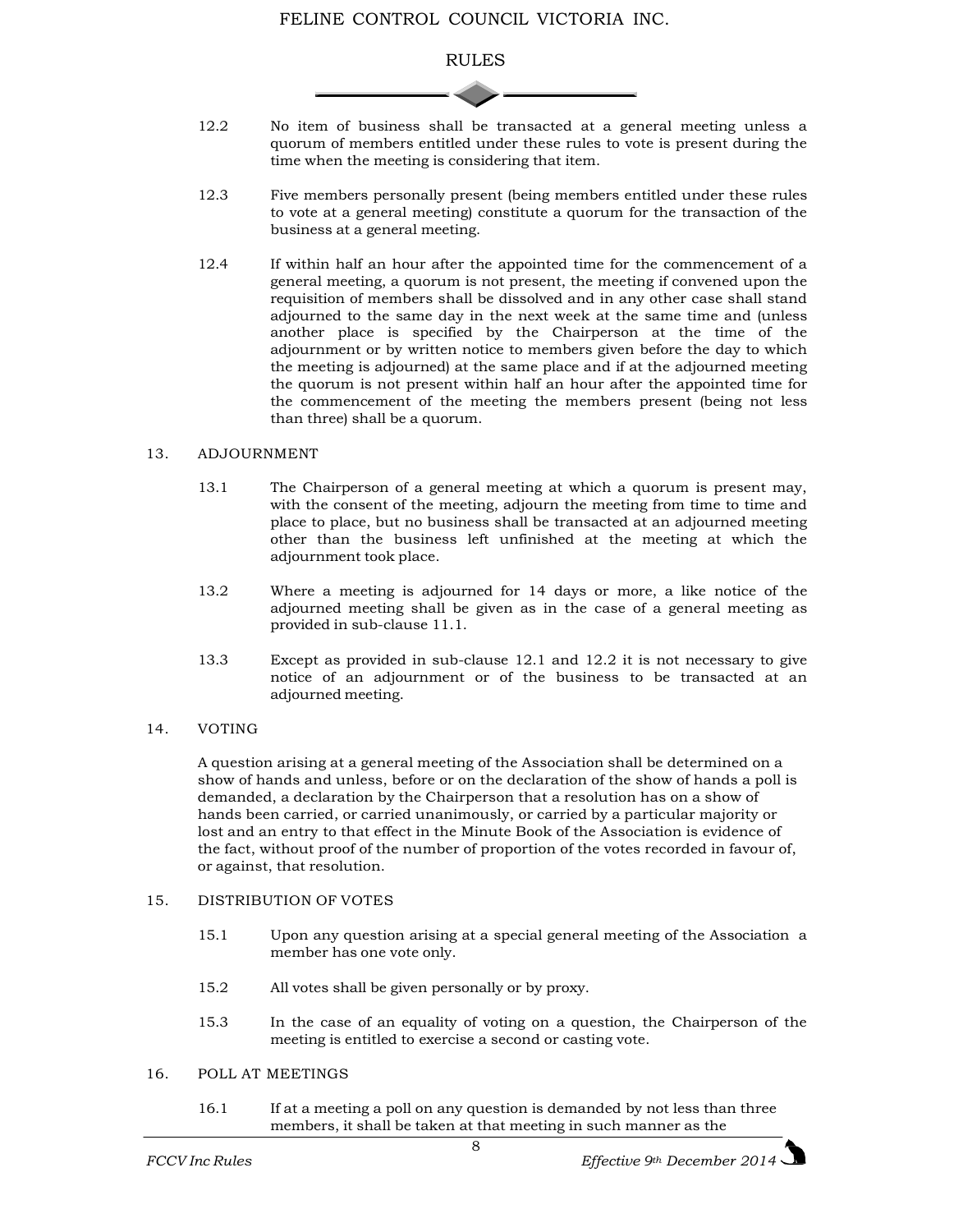## RULES

Chairperson may direct and the resolution of the poll shall be deemed to be a resolution of the meeting on that question.

16.2 A poll that is demanded on the election of a Chairperson or on a question of an adjournment shall be taken forthwith and a poll that is demanded on any question shall be taken at such time before the close of the meeting as the Chairperson may direct.

#### 17. VALIDITY OF VOTE

A member is not entitled to vote at any meeting unless all monies due and payable by the member to the Association have been paid, other than the amount of the annual subscription payable in respect of the current financial year.

#### 18. PROXY VOTE

- 18.1 Each member shall be entitled to appoint another member as his proxy by notice given to the Secretary no later than 24 hours before the time of the meeting in respect of which the proxy is appointed.
	- 18.1.1 members who hold a dual or joint membership and who intend to exercise their right to vote shall be required to complete a proxy form nominating which member will be authorised to vote on their behalf as per Clause 18.1.
- 18.2 The notice appointing the proxy shall be in the form set out in the Appendix 1 of these Rules.

## 19. COMMITTEE OF MANAGEMENT

- 19.1 The affairs of the Association shall be managed by the Committee of management constituted as provided in Rule 21.
- 19.2 Subject to section 23 of the Act, the Committee shall consist of the officers of the Association and up to 6 but not less than 4 ordinary members of the Association.
- 19.3 The Committee:-
	- 19.3.1 shall control and manage the business and affairs of the Association ;
	- 19.3.2 may, subject to these rules, the regulations and the Act, exercise all such powers and functions as may be exercised by the Association other than those powers and functions that are required by these rules to be exercised by general meetings of the members of the Association ; and
	- 19.3.3 subject to these rules, the regulations and the Act, has power to perform all such acts and things as appear to the Committee to be essential for the proper management of the business and affairs of the Association .

## 20. OFFICERS

- 20.1 Subject to Rule 21.9 the officers of the Association shall be:-
	- (a) a President
	- (b) a Vice-President
	- (c) a Treasurer; and
	- (d) a Secretary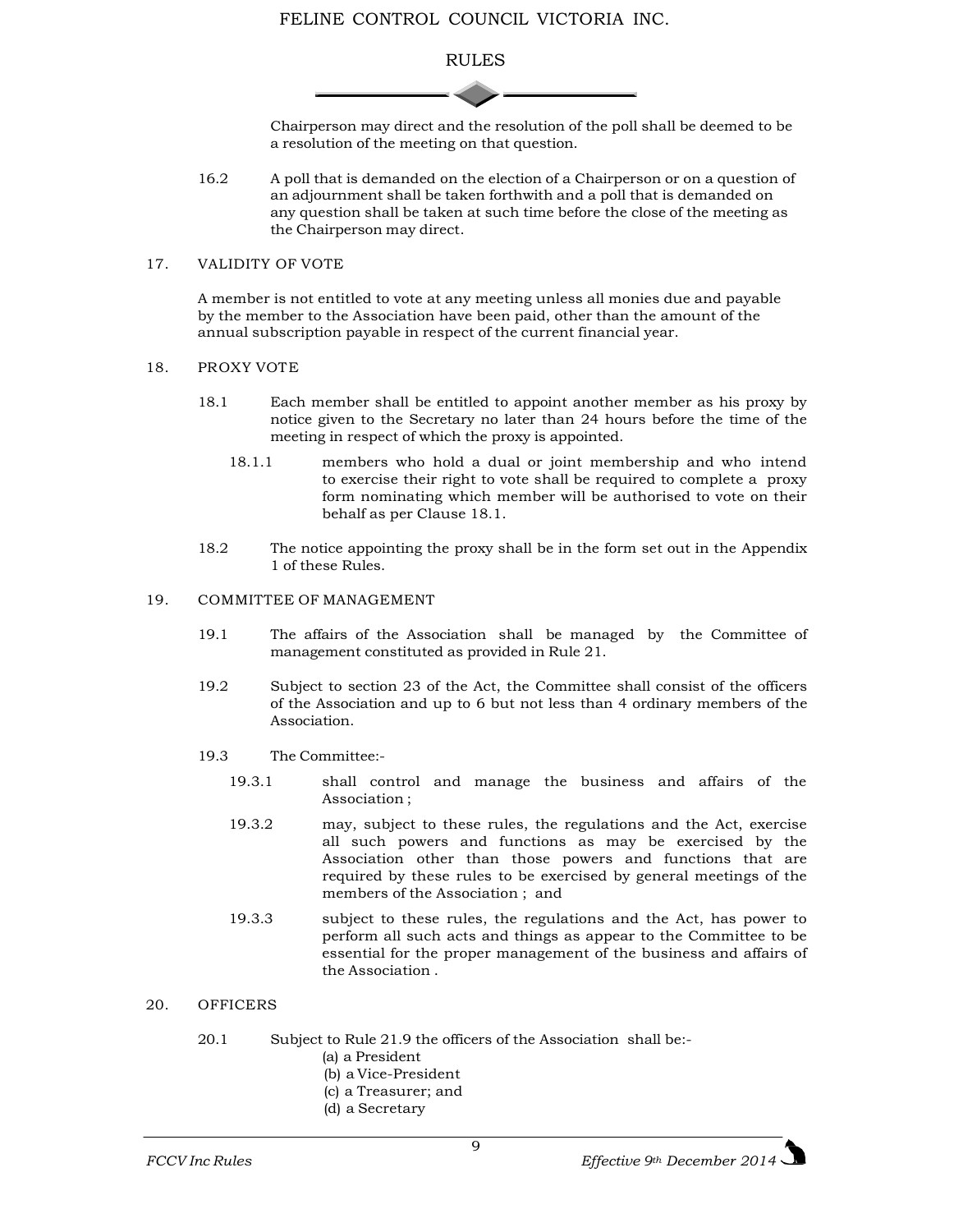

- 20.2 Duties of Officers
	- 20.2.1 President<br>20.2.1.1 The P
		- The President shall The President shall preside over the Annual General Meeting, other meetings of the Association and meetings of the Committee of Management and shall perform such other duties as may reasonably be required.
	- 20.2.2 Vice-President
		- 20.2.2.1 The Vice-President shall where applicable assume the duties of the President in his or her absence or incapacity.

# 20.2.3 The Treasurer<br>20.2.3.1 The Treasu

- The Treasurer shall have the power to delegate any part of his duties or functions herein to a deputy
- 20.2.3.2 It shall be the duty of the Treasurer or his deputy to keep correct accounts and books of the Association showing the financial affairs of the Association with full details of all receipts and expenditure connected with the activities of the Association, to attend himself or by the deputy at all meetings of the Committee, all general meetings and any other meetings at which his presence may be desired, and to prepare and present a statement of the financial affairs of the Association for annual audit by auditors appointed by the Committee.
- 20.2.3.3 The Treasurer or his deputy of the Association shall collect and receive all monies due to the Association and make all payments authorised by the Association.
- 20.2.3.4 The accounts and books referred to in sub-clause 20.2.3.2 shall be available for inspection by members.

# 20.2.4 The Secretary<br>20.2.4.1 The Secre

- The Secretary shall have the power to delegate any part of his duties or functions herein to a deputy.
- 20.2.4.2 The Secretary or the deputy shall attend all meetings of the committee, all general meetings and any other meetings at which his presence is desired, to keep minutes of all such meetings together with a record of the names of all persons present at such meetings and generally to perform all such duties usually performed by any such officer in a like position.
- 20.2.4.3 The Secretary or the deputy shall keep and maintain the register of affiliated members rolls, register of prefix, litters, change of ownership of cats and a register of all cats, in such manner as may be from time to time prescribed by the Committee and in accordance with the rules and regulations.

## 21. ELECTION OF COMMITTEE

- 21.1 The President is responsible for making recommendations to the general meeting of members for the appointment of the Committee members. The President will base the recommendations on the results of annual elections conducted by postal ballot prior to the annual general meeting under these rules.
- 21.2 Persons elected to the Committee under these rules will hold office for three years commencing at the first meeting following the annual general meeting.
- 21.3 There is no limitation on the number of consecutive terms for Committee members.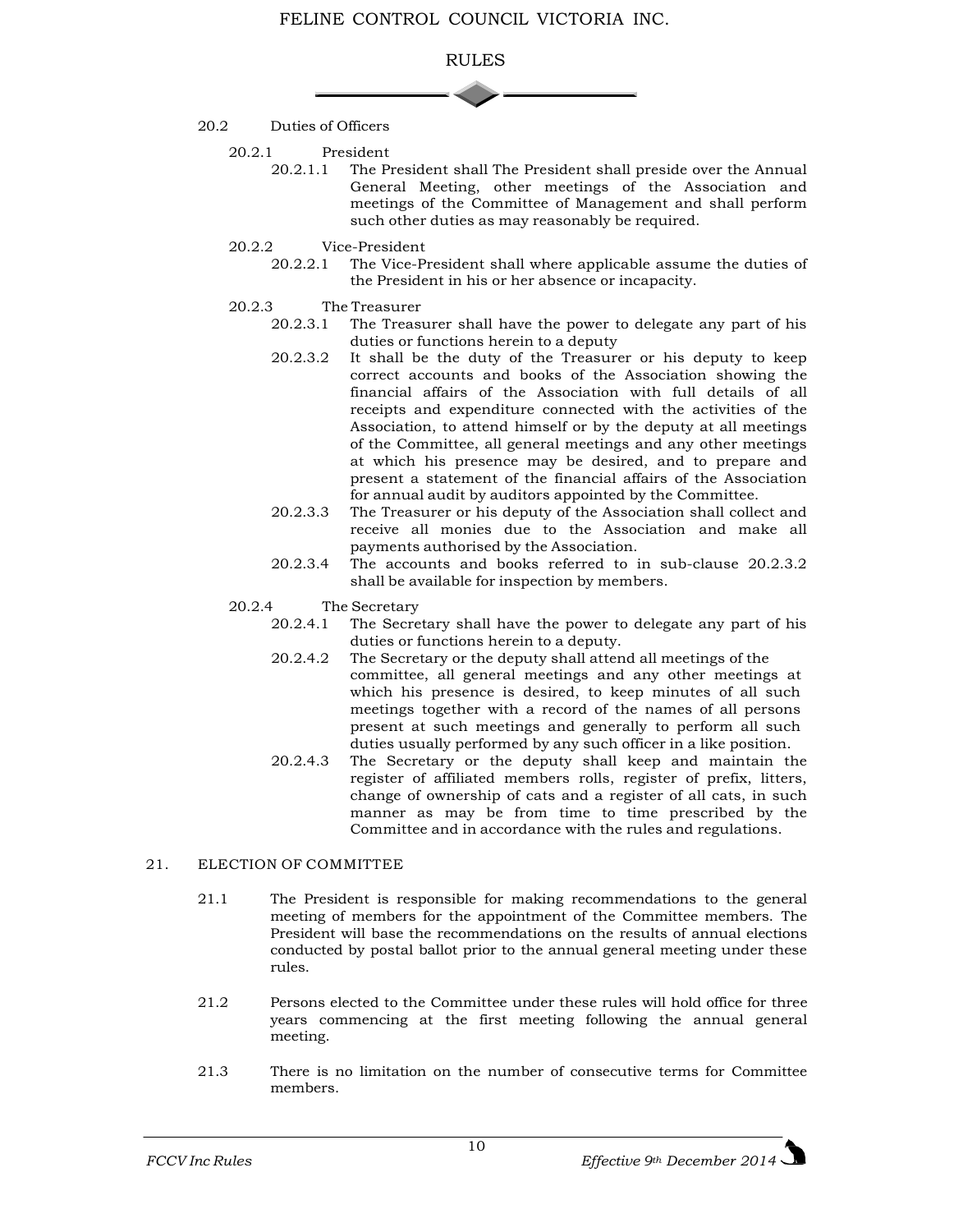## RULES

- 21.4 The Committee will determine the dates for closing nominations and voting and advise them to all members. The Committee will appoint a returning officer when an election is required, ie., nominations exceed vacancies. This person will be responsible for conducting the postal ballot and will determine the eligibility of voters and the validity of votes, then count them and advise the names of persons elected to the President who will announce the names of the successful candidates at the Annual General Meeting. In the event of a tied vote, the President may elect a scrutineer from the floor and then conduct a secret ballot of the members present at the meeting. If the ballot results in a further tied vote, the two names of the candidates shall be placed in the ballot box. The scrutineer shall be instructed by the President to draw a name from the ballot box. This person then being declared the successful candidate.
- 21.5 Candidates' names are to be arranged in alphabetical order on the ballot paper. Votes will be recorded by striking through the names of candidates for whom it is not wished to vote.
- 21.6 Only financial members excluding junior or associate members may vote and each membership, irrespective of its nature, eg., joint, is entitled to only one vote. Members returning ballot papers are to enclose them in a single envelope. This envelope together with a piece of paper showing name, address, membership number and signature, is to be enclosed in a further envelope prior to posting or delivery to the Association. The returning officer is to check that the voter is a financial member and that no vote has already been recorded for that membership before including the vote in the count.
- 21.7 Any personal financial member excluding junior or associate member may be nominated for election, ie., no companies. The proposer of the nomination and the seconder must both be financial members. The person nominated must signify in writing a willingness to stand for election and must have been a member of the organisation for at least three consecutive years.
- 21.8 All nominations for election must be accompanied by a short resume (not exceeding 200 words) which gives details of the candidates experience and background. A passport sized photograph may be included. These will both be published at the time of voting, but the Committee reserves the right to edit material if deemed necessary. If the resume is not received by the close of nominations, the nomination for that person shall be void.
- 21.9 At the conclusion of the Annual General Meeting or as soon as practicable thereafter, the members of the Committee shall elect from amongst their number the following officers;
	- (a) a President of the Association
	- (b) a Vice-President of the Association
	- (c) a Treasurer of the Association; and
	- (d) a Secretary of the Association.

## 22. COMMITTEE VACANCY

- 22.1 For the purpose of these rules, the office of an officer of the Association , or an ordinary member of the Committee becomes vacant if the officer or member:-
	- 22.1.1 ceases to be a member of the Association ;
	- 22.1.2 becomes an insolvent under administration with the meaning of the Corporations Law of Victoria; or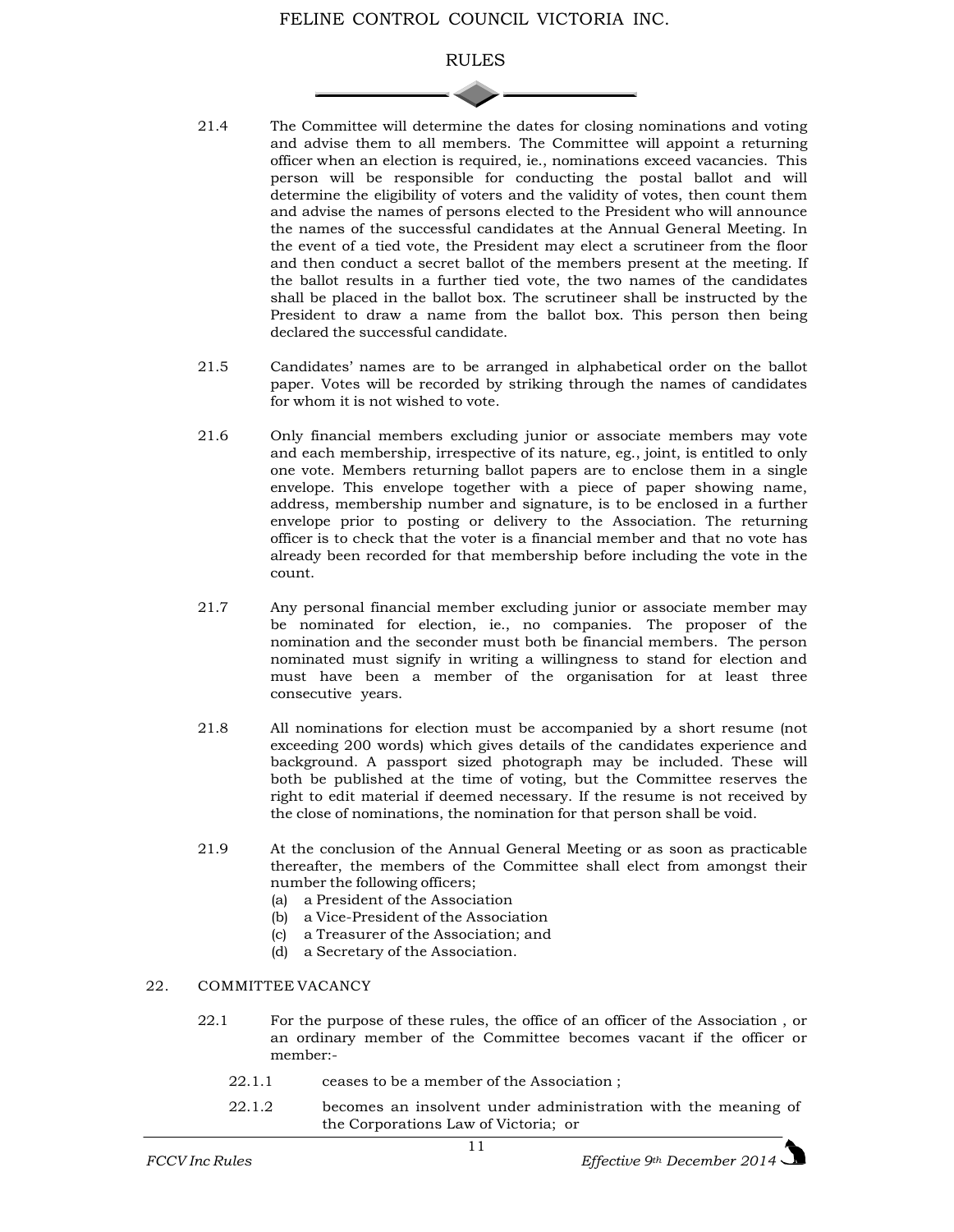

- 22.1.3 resigns his office by notice in writing given to the secretary.
- 22.2 In the event of a casual vacancy occurring within the office of an ordinary member of committee as a result of a committee member's death, resignation, ill-health and/or any other reason the committee may invite each affiliated Club, Association or Society to nominate one [1] person to fill the vacant position who has been a member of the organisation for at least three consecutive years.
	- 22.2.1 should nominations exceed vacancies a ballot will be conducted in accordance with Rule 21 of the Constitution "Election of Committee".
	- 22.2.2 should only one nomination be received to fill any such vacancy the nominee will be advised to the members as having been the successful candidate and shall complete the term of that person responsible for creating the casual vacancy
	- 22.2.3 in the event of more than one casual vacancy occurring at the same time and nominations do not exceed vacancies the committee will have the right to determine which casual vacancy term shall be completed by the successful candidate(s).
	- 22.2.4 in the event a vacancy is for less than one year the committee may nominate a member who has been a member of the organisation for at least three consecutive years' to fill that vacancy and the member nominated shall hold office subject to these rules up to and including the annual general meeting next following.

#### 23. PROCEDURE OF COMMITTEE

- 23.1 The Committee shall meet at least three (3) times a year at such place and times as the Committee may determine.
- 23.2 Special meetings of the Committee may be convened by the President or by any four (4) of the members of the Committee.
- 23.3 Notice shall be given to members of the Committee of any special meeting specifying the nature of the business to be transacted and no other business shall be transacted at such a meeting.
- 23.4 Any six (6) members of the Committee constitute a quorum for the transaction of the business of a meeting of the Committee. A quorum will not be valid unless at least two officers of the Committee are present.
	- 23.4.1 A member of the Committee shall not be absent from two (2) or more consecutive meetings without reasonable and acceptable cause.
- 23.5 No business shall be transacted unless a quorum is present and if within half an hour of the time appointed for the meeting a quorum is not present the meeting shall stand adjourned to the same place and the same hour of the same day in the following week unless the meeting was a special meeting in which case it lapses.
- 23.6 At the meeting of the Committee:-
	- 23.6.1 the President shall preside; or
	- 23.6.2 if the President is absent, such one of the remaining members of the Committee as may be chosen by the members present shall preside.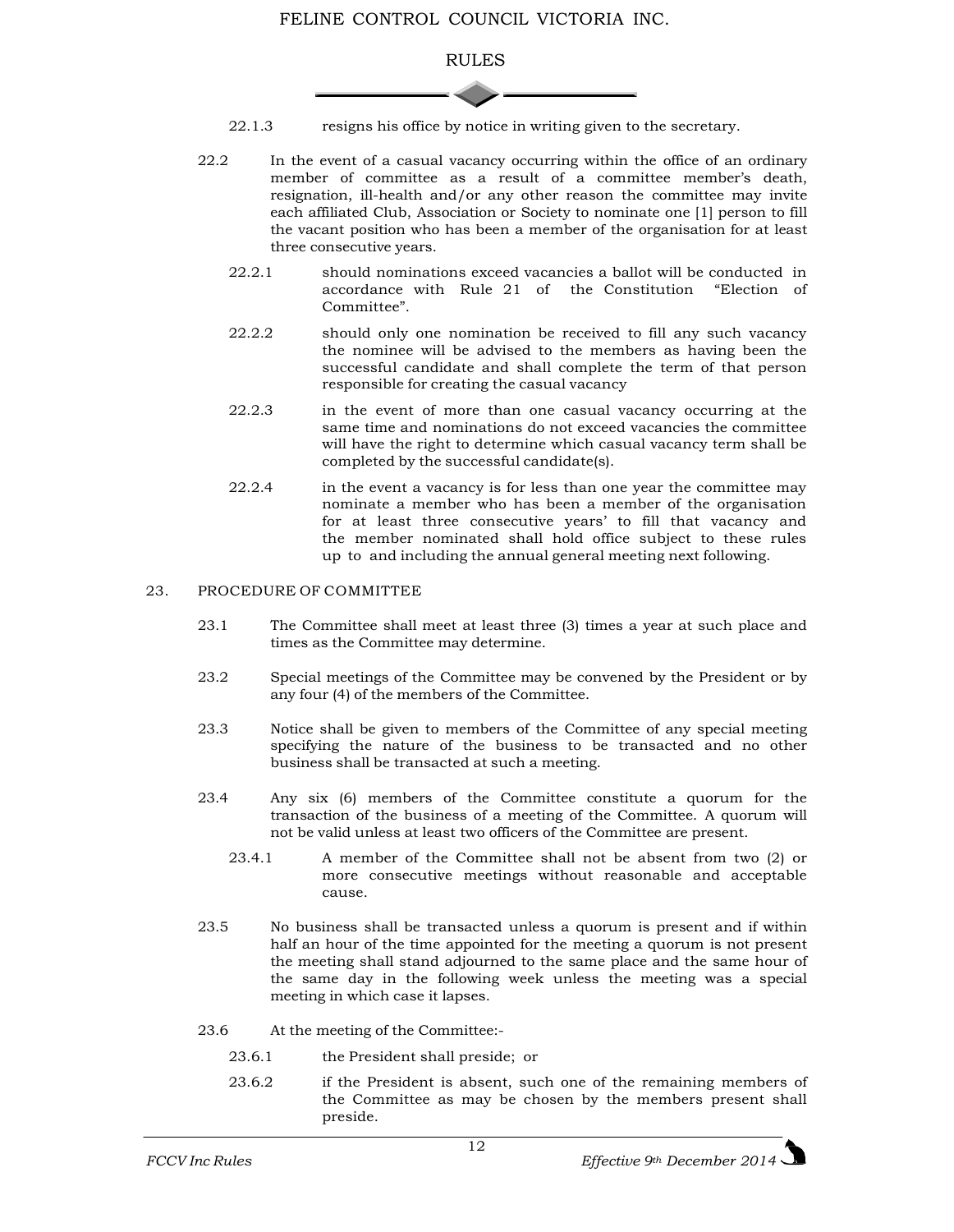

- 23.7 Questions arising at a meeting of the Committee or of any sub-committee appointed by the Committee shall be determined on a show of hands or if demanded by a member, by a poll taken in such manner as a person presiding at the meeting may determine.
- 23.8 It is a standard ruling that, at Committee meetings, correspondence be dealt with when read unless the subject is listed elsewhere on the agenda.
- 23.9 Each member present at a meeting of the Committee or of any sub-Committee appointed by the Committee (including the person presiding at the meeting) is entitled to one vote and in the event of any equality of votes on any question the person presiding may exercise a second or casting vote.
- 23.10 Written notice of each Committee meeting shall be served on each member of the Committee by delivering it to him at a reasonable time before the meeting or by sending it by pre-paid post addressed to him at his usual or last known place of abode at least two business days before the date of the meeting.
- 23.11 The Committee shall have the power to appoint a sub-committee to deal with any object, matter or thing within the constitution and to delegate to sub-committee any of the functions or powers of the Committee relating thereto on any terms satisfactory to the committee.
- 23.12 The President and the Secretary or his deputy shall be ex-officio members of allsub-committees.
- 23.13 All acts done by the members of the Committee or a sub-committee duly authorised in that behalf shall not withstanding that it afterwards be discovered that some person or persons were ineligible to act on such Committee or sub-committee be as valid as if such a person or persons were eligible to act on such Committee or sub-committee.
- 23.14 All members of the Committee present at a meeting shall be entitled to vote and the President of the meeting shall have a casting vote in addition to his vote as a member of the Committee in all cases of equality of voting on any question.
- 23.15 The ruling of the Chairperson of the meeting on any matter of order or practice shall be considered final.

## 24. REMOVAL OF A MEMBER OF COMMITTEE

- 24.1 The Association in general meeting may by resolution remove any member of the Committee before the expiration of the term of his office and appoint another member in his stead to hold office until the expiration of the term of the first-mentioned member.
- 24.2 Where the member to whom a proposed resolution referred to in sub-clause 24.1 makes representations in writing to the Secretary or President of the Association (not exceeding a reasonable length) and requests that they be notified to the members of the Association , the Secretary or the President may send a copy of the representations to each member of the Association or if they are not so sent, the member may require that they be read out at the meeting.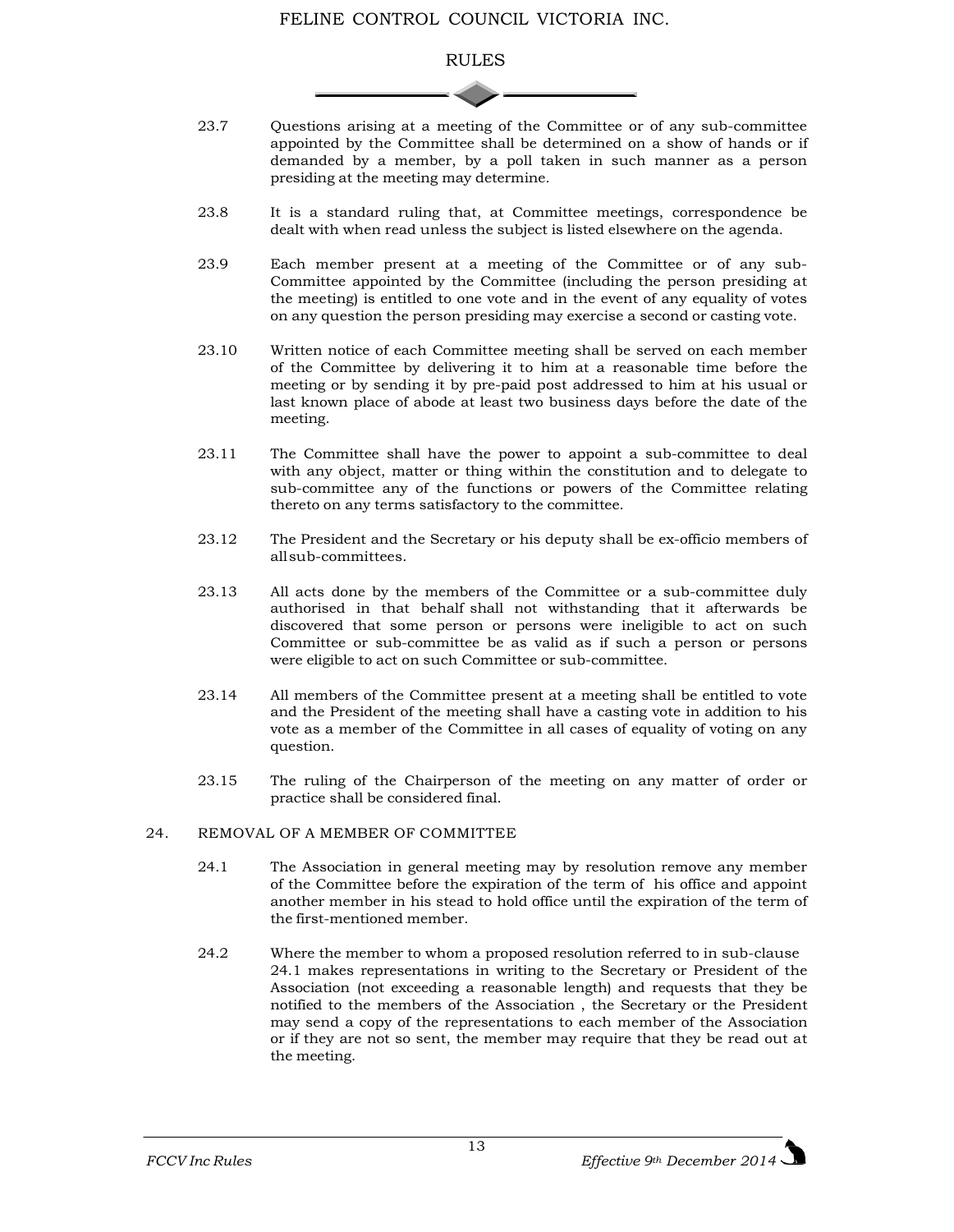

## 25. CHEQUES

- 25.1 All accounts exceeding \$2.00 shall be paid by "order" cheques signed by one member of the Committee and countersigned by the Secretary. No person shall have any authority to incur any expenditure on behalf of the Association except with the sanction of the Committee.
- 25.2 Accounts shall be passed before payment by the Committee or a finance Committee and the Secretary or his deputy shall be empowered by the Committee or in the finance Committee as it deems fit to provide for and meet sundry items by way of petty cash.
- 25.3 The bank pass books, account books, accounts and vouchers and any other books directly or indirectly connected with the financial position of the Association shall be the property of the Association and shall be produced at Committee or the finance Committee whenever it shall so desire.
- 25.4 All funds, fees due, or monies due to the Association shall be payable at the office of the Association
- 25.5 No receipt shall be valid unless on the official receipt form of the Association.
- 26. SEAL
	- 26.1 The Common Seal of the Association shall be kept in the custody of the Secretary.
	- 26.2 The Common Seal shall not be affixed to any instrument except by the authority of the Committee and the affixing of the Common Seal shall be attested by the signatures either of two members of the Committee or of one member of the Committee and of the Public Officer of the Association.

#### 27. ALTERATIONS OF RULES AND STATEMENT OF PURPOSE

27.1 These rules and statement of purposes of the Association shall not be altered except in accordance with the Act.

## 28. NOTICES

- 28.1 A notice may be served by or on behalf of the Association upon any member either personally or by sending it by post to the member at his address shown in the register of members.
- 28.2 Where a document is properly addressed, pre-paid and posted to a person as a letter, the document shall, unless the contrary is proved, be deemed to have been given to the person at the time at which the letter would have been delivered in the ordinary course of post.

## 29. WINDING UP OR CANCELLATION

In the event of the winding up or the cancellation of the incorporation of the Association , the assets of the Association shall be disposed of in accordance with the provisions of the Act.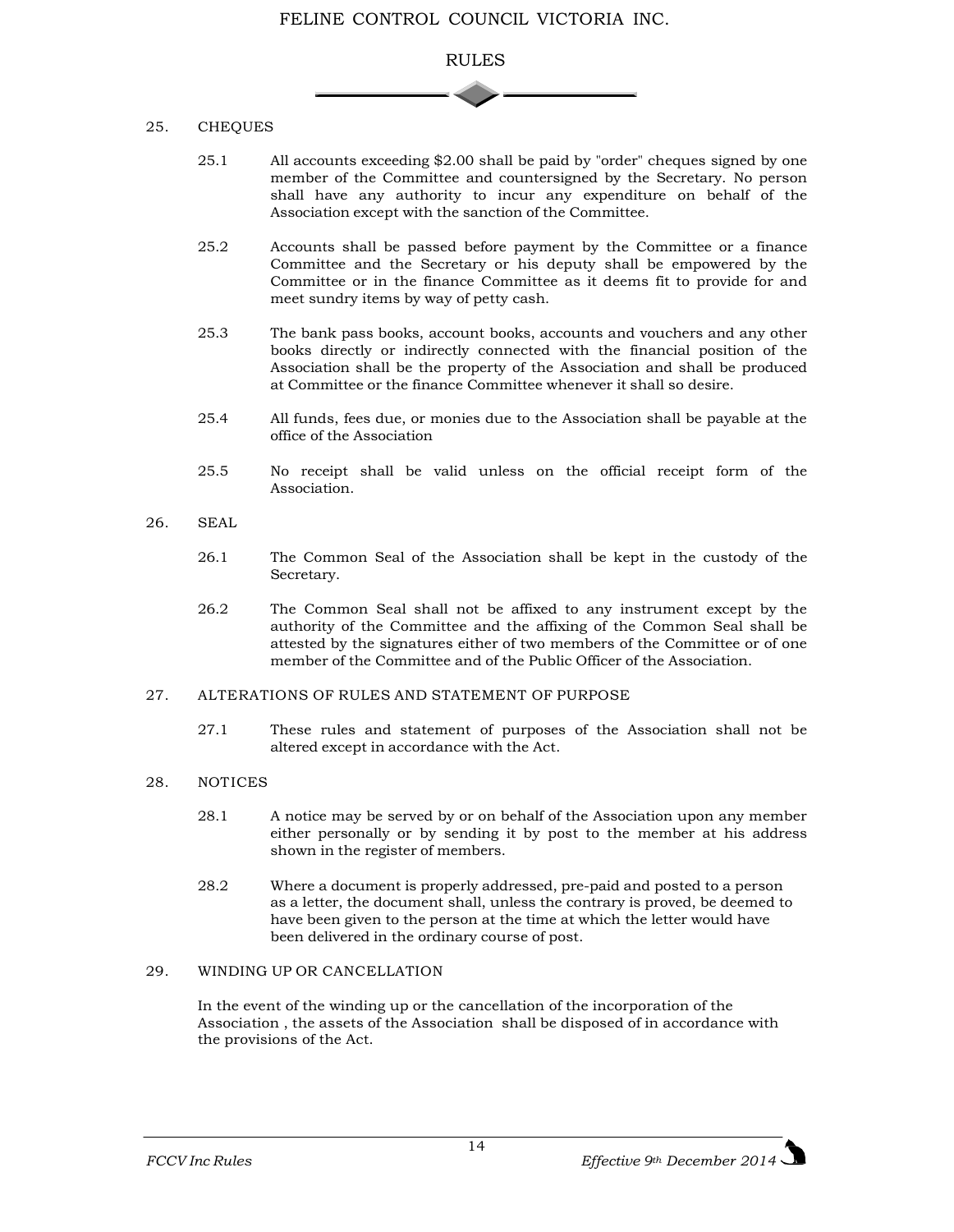

#### 30. CUSTODY OF RECORDS

- 30.1 Except as otherwise provided in these Rules, the Secretary shall keep in his custody or under his control all books, documents and securities of the Association.
- 30.2 Books, documents and securities of the Association shall be available for inspection and copying by any member of the Association upon request.

#### 31. FUNDS

The funds of the Association shall be derived from entrance fees, annual subscriptions, donations and such other sources as the Committee determines.

#### 32. APPLICATIONS FOR AFFILIATION

- 32.1 Any club, Association, agricultural society or other body having not less than 25 members, bona-fide established for the purpose of breeding or exhibiting cats or conducting shows or parades of cats or other exhibitions, may apply for affiliation with the Association
- 32.2 Such application shall be made in writing to the Secretary of the Association and shall be accompanied by the fee as determined by the Committee and specified in the scale of charges, a copy of the Constitution and Rules of the body, any further particulars asked for by the Committee of the Association for the time being in force.
- 32.3 Such application shall be brought before the Committee of the Association which may grant or withhold affiliation. If affiliation is not granted the fee referred to in sub-clause 32.2 shall be refunded.

## 33. WINDING UP OR CANCELLATION OF AN AFFILIATION

- 33.1 The Committee of the Association may, at its discretion, cancel or suspend the affiliation of any affiliated body, in which case no refund of affiliation fee shall be made. Any suggested alteration to the Constitution and/or Rules of an affiliated body must be submitted to the Committee of the Association for approval or otherwise. Changes in office-bearers must be notified to the Committee of the Association within fourteen days of such changes. All office-bearers and Committee members of affiliated Cat Clubs must whilst holding office, be financial members of the Association
- 33.2 At the Annual General Meeting of any affiliated body, all monies, goods, chattels, records or properties of the affiliated body, shall be handed over, if the case may be to the incoming secretary.
- 33.3 In the event of the winding up or the cancellation of an affiliated body, the members or person holding any monies, goods, chattels, records or properties of the affiliated body, shall hand over the aforementioned to the Committee of the Association who shall hold the same in trust for six years. In the event that the defunct body fails to reform in that period, those monies, goods chattels, records or properties may be used by the Association for the furtherance of feline affairs in Victoria.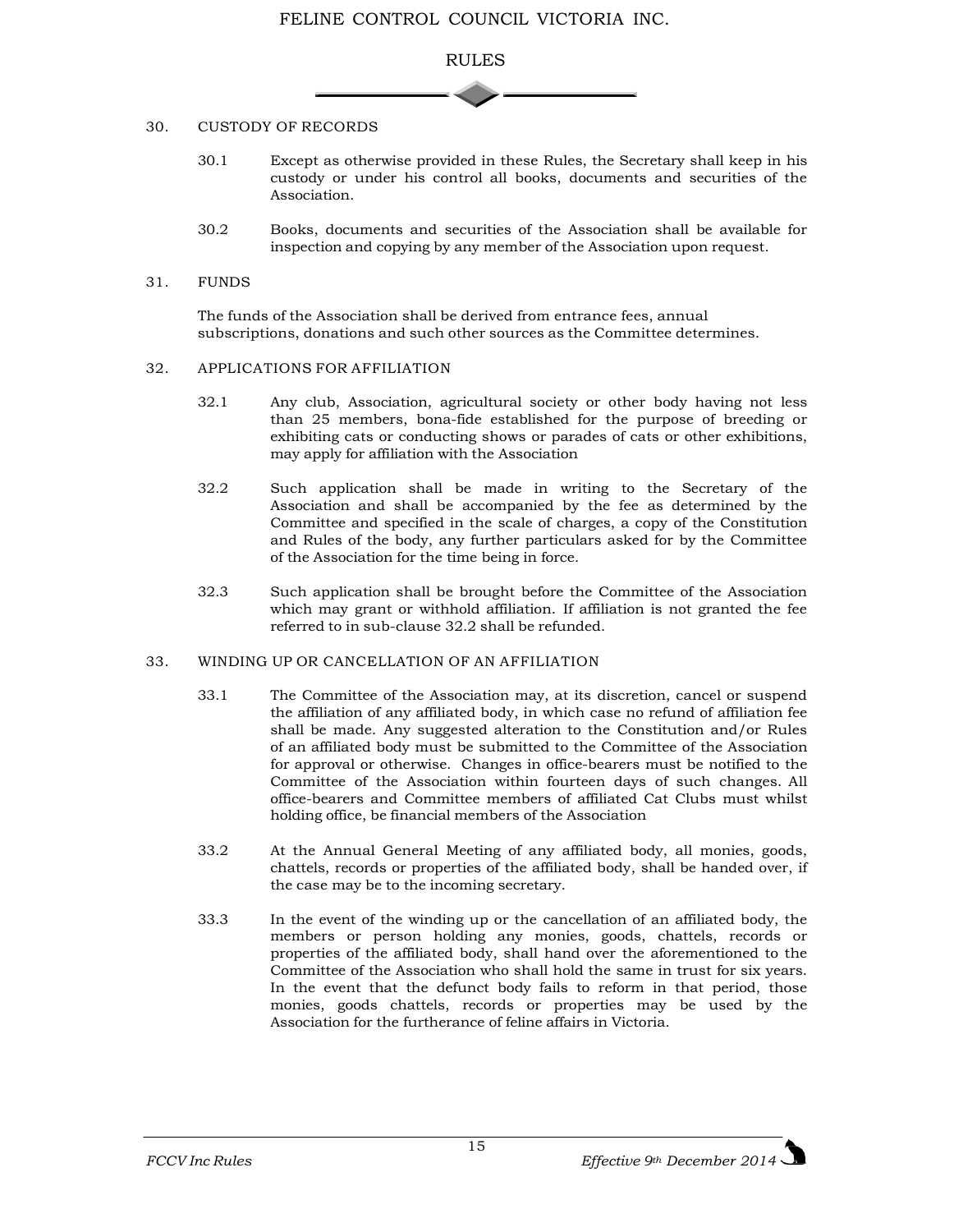

## 34. AUDITORS

- 34.1 There shall be an auditor or auditors of the Association who shall be appointed by the Committee for such term and at such a fee and upon such conditions as the Committee may from time to time think fit. The Committee shall have the power at any time to cancel any such appointment and make a fresh appointment.
	- 34.1.1 34.1.1 An auditor appointed under Clause 34.1 shall be a Certified Practicing Accountant or the holder of an equivalent qualification and independent of the Association.
- 34.2 Each affiliated body shall appoint an auditor or auditors with accountancy knowledge, and an audited statement of receipts and expenditure and balance sheet shall be submitted at the Annual General Meeting of the club and a statement of receipts and expenditure for the current year shall be forwarded to the Association, within one month of the Annual General Meeting.

## 35. PUBLIC OFFICER

The Secretary shall be the Public Officer of the Association and shall attend to and carry out all statutory duties imposed on a Public Officer pursuant to the relevant provisions of the Act.